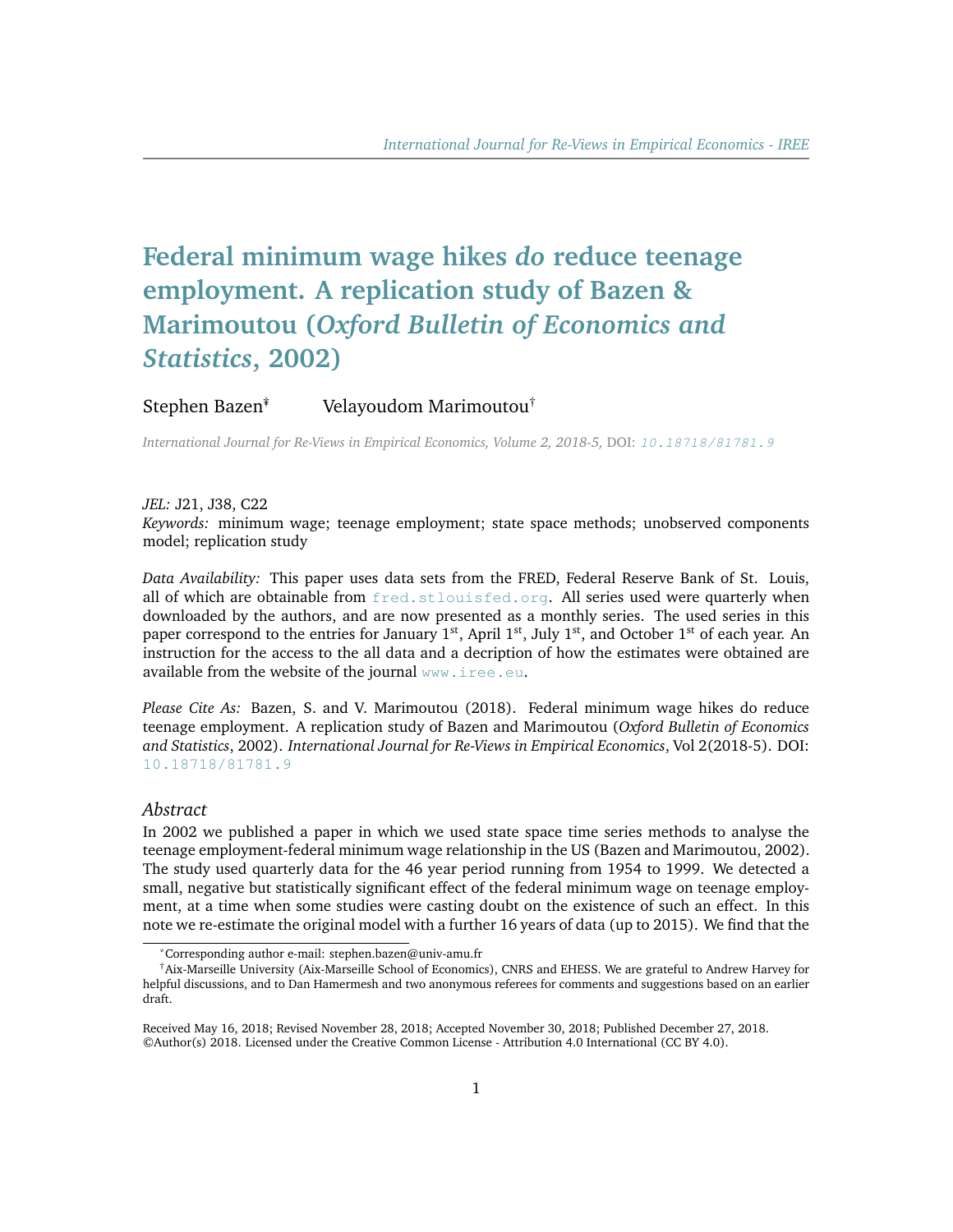model satisfactorily tracks the path of the teenage employment-population ratio over this 60 year period, and yields a consistently negative and statistically significant effect of minimum wages on teenage employment. The conclusion reached is the same as in the original paper, and the elasticity estimates very similar: federal minimum wage hikes lead to a reduction in teenage employment with a short run elasticity of around −0.13. The estimated long run elasticity of between −0.37 and −0.47 is less stable, but is nevertheless negative and statistically significant.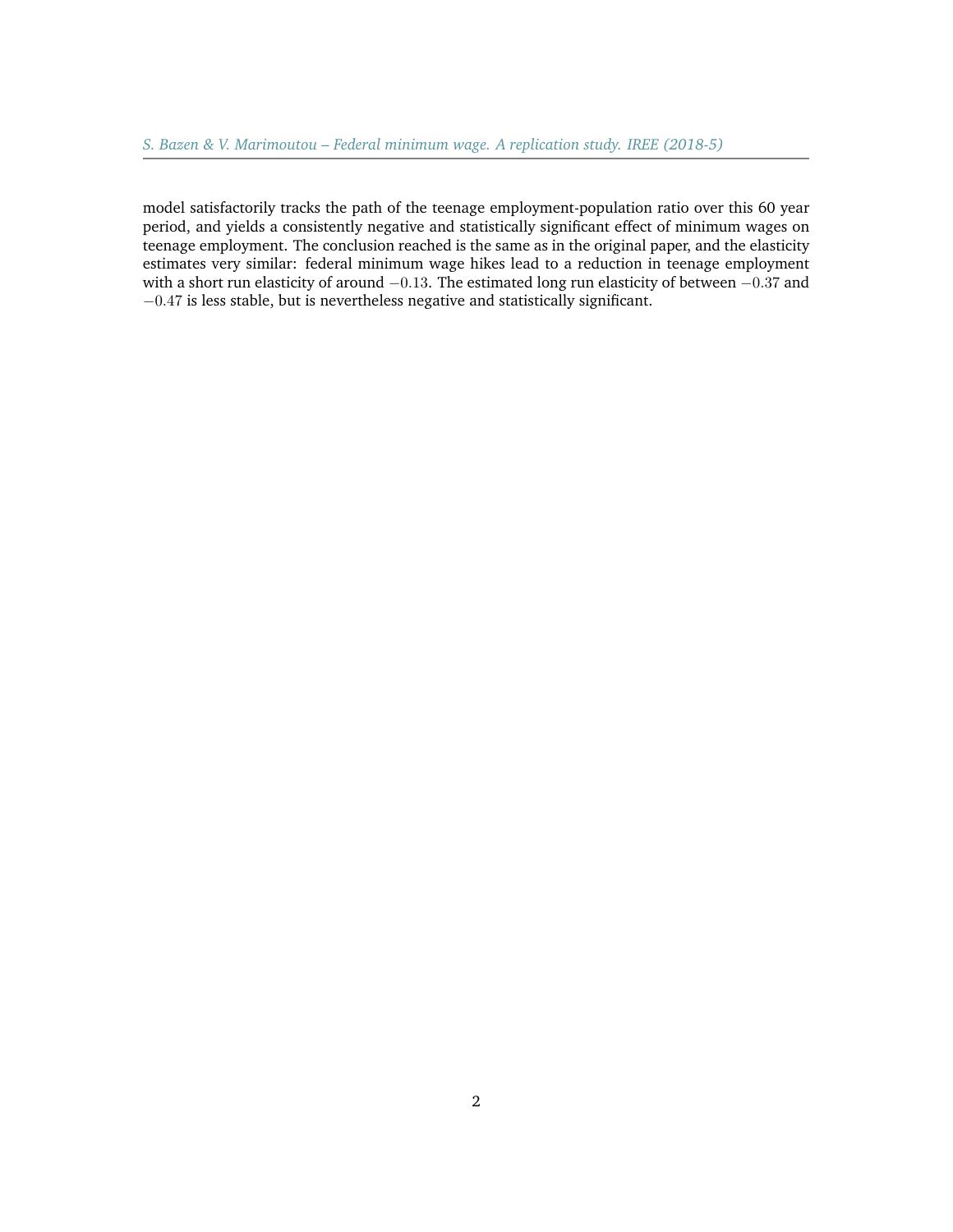## *1 Introduction*

In 2002 we published a paper in which we used state space time series methods to analyse the teenage employment-federal minimum wage relationship in the US (Bazen and Marimoutou, 2002). The study used quarterly data for the 46 year period running from 1954 to 1999. We detected a small, negative but statistically significant effect of the federal minimum wage on teenage employ-ment, at a time when some studies were casting doubt on the existence of such an effect.<sup>[1](#page-2-0)</sup> After a lull in the production of studies of the effects of minimum wages in the mid 2000s, there has been renewed interest in the issue in recent years. This has coincided with more widespread increases in state level minimum wages since the last federal hike that came into effect in 2009 (see Alegretto et al, 2011; Neumark et al, 2014). In addition, countries like the United Kingdom and Germany have implemented national minimum wages and the impact has been assessed in a number of studies (see for example, Bossler et al, 2018).

In this note, we update our estimates using data spanning the period 1954 to 2015, bringing the sample to more than 60 years of quarterly data. The model treats the trend, cycle and seasonal components as stochastic. As explained in our earlier article, this approach allows for more flexibil-ity than more rigid deterministic representations<sup>[2](#page-2-1)</sup> and also enables the use of proxy variables to be avoided. The estimated effects of minimum and average earnings on the teenage employment population ratio for the 62 year period are found to be very similar in elasticity terms to those obtained in the earlier study. The robustness of this finding is rather surprising given the important changes that have occurred in the US teenage labour market in the last twenty years, in particular the fact that the teenage employment population ratio fell from 45% in 2000 to under 30% after 2010 (its lowest level since 1950), with particularly sharp decreases after 2006 and during the financial crisis (see Figure [1\)](#page-10-0). In addition, real average earnings have stagnated since 1990 (Figure [2\)](#page-11-0) while the real value of the federal minimum wage has remained below its pre-1990 level apart from the three years in which it was uprated from 2007 to 2009. The nominal federal minimum has remained at \$7.25 since 2009.

The main finding presented here is that, other things equal, over the 62 year period from 1954 to 2015 federal minimum wage hikes reduced teenage employment, the short run elasticity being -0.13. This is almost identical to estimate found in our earlier article. Due solely to a larger autoregressive coefficient, the long run elasticity of -0.4 is higher in absolute value.

In section [2](#page-3-0) we summarize the approach used in Bazen and Marimoutou (2002), and then reestimate the same model over the extended data set up to the end of 2015 (section [3\)](#page-4-0). In order to check the robustness of the estimates, we re-estimate the model for different sub-periods in section [4.](#page-4-1) Finally, in section [5,](#page-5-0) we suggest an explanation for the results obtained and underline the fact that the results pertain to the effects on the employment of 16 to 19 year olds, before concluding in section [6.](#page-6-0)

<span id="page-2-0"></span><sup>&</sup>lt;sup>1</sup> Studies appearing in the 1990s using cross-section and panel data produced conflicting results (see for example Neumark and Wascher, 1992 and Card, 1992).

<span id="page-2-1"></span><sup>&</sup>lt;sup>2</sup>The stochastic representation contains the deterministic specification as a special case.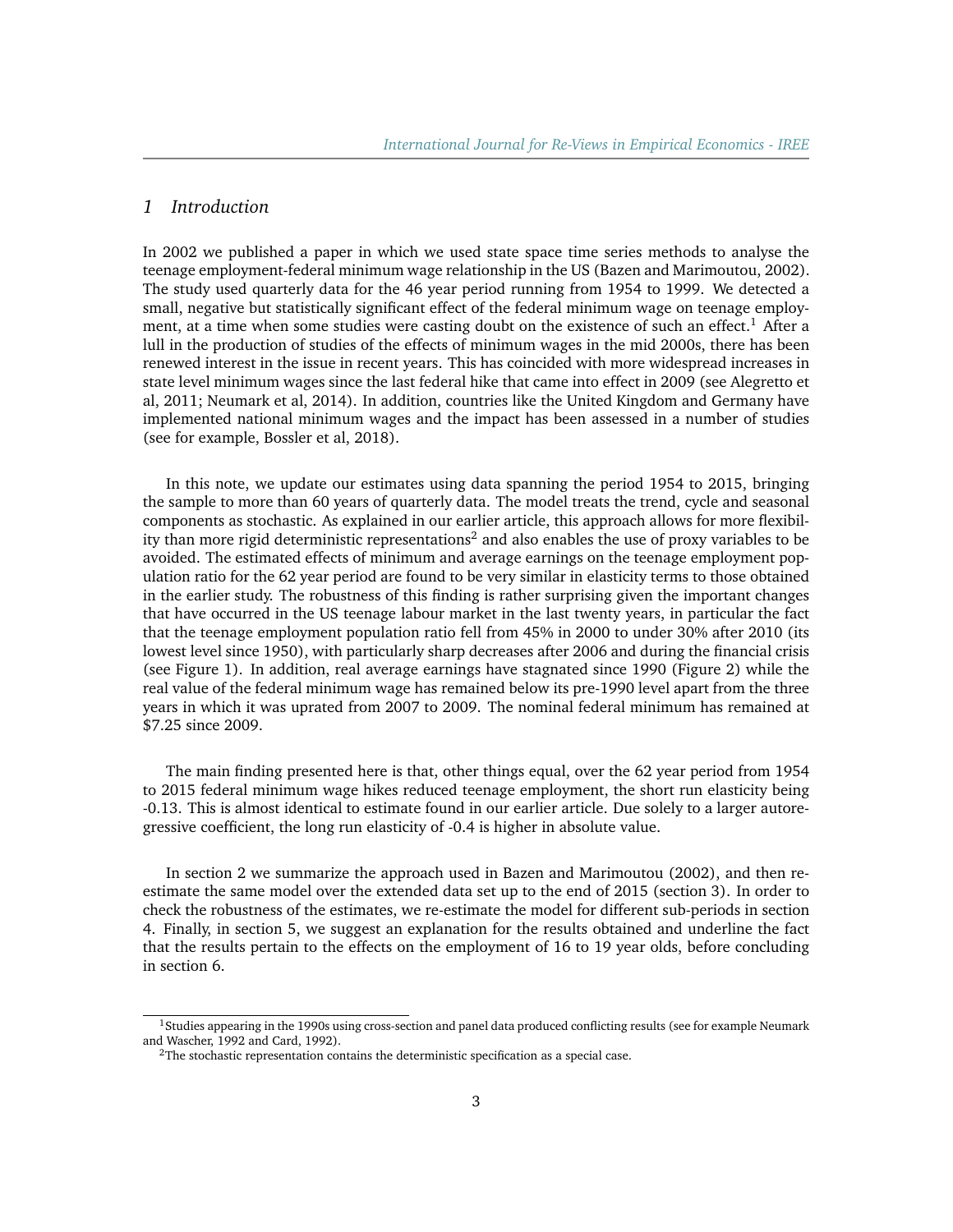#### <span id="page-3-0"></span>*2 The Bazen-Marimoutou 2002 study*

Following Card and Krueger's (1995) critique of the 'consensus' that had grown up around the conclusion of Brown, Gilroy and Kohen's (BGK) (1982) survey that "a 10 per cent increase in the minimum wage reduced teenage employment by one to three per cent" (p.524), we undertook a re-examination of the time series approach to evaluating the impact of federal minimum wages on teenage employment. Cracks had already appeared in this consensus and were visible in the studies by BGK (1983) and Solon (1985) and were rigorously analysed by Card and Krueger (1995, Chapter 6). In our re-examination we found first, that earlier approaches using deterministic trends, seasonal dummies, proxy variables and autoregressive error terms were unable to satisfactorily account for the time path of teenage employment. Second, using an unobserved components approach to modelling trend, cycle and seasonality in which these different components are treated as stochastic rather than deterministic (as set out in Harvey, 1989, and Harvey and Scott, 1994), produced a model that provided better in-sample and out-of-sample predictions of teenage employment than the approach adopted in BGK (1983) or Solon (1985). We also found that there was a negative and significant effect of federal minimum wages on teenage employment. This finding remained robust to the incorporation of different episodes of federal minimum wage fixing in the period between 1981 and 1997.

The Bazen-Marimoutou model of teenage employment (in which the teenage employment – population ratio is expressed in logarithms and denoted  $EP$ ) is a standard time series model, with trend ( $\mu_t$ ), seasonality ( $\gamma_t$ ), cycle ( $\psi_t$ ) and irregular ( $\epsilon_t$ ) components, augmented to include the logs of the real value of the minimum (MW) and average (AW) wages<sup>[3](#page-3-1)</sup> in a partial adjustment process:

$$
EP_t = \alpha EP_{t-1} + \beta_1 MW_t + \beta_2 AW_t + \mu_t + \gamma_t + \psi_t + \epsilon_t \tag{1}
$$

In the traditional approach such as BGK (1983), the unobserved trend component is represented by a deterministic time trend (and sometimes its square) along with demographic proxy variables (such as the teenage population share); the cycle is represented by a proxy variable (usually the unemployment rate of prime age males); and the seasonality is captured by a set of dummy variables.

In this specification, the unobserved trend component is a random walk with drift:

$$
\mu_t = \mu_{t-1} + \beta + \eta_t \qquad \eta_t \sim N(0, \sigma_\eta^2)
$$
 (2)

where  $\beta$  is the slope<sup>[4](#page-3-2)</sup> of the trend and  $\eta_t$  is the stochastic component with zero mean. If the variance of the latter component  $(\sigma_{\eta}^2)$  is zero, the trend is deterministic  $(\mu_t = \mu_{t-1} + \beta)$  rather than stochastic. The cycle and seasonal components are also defined with a stochastic element, and reduce to a deterministic specification when the stochastic component has zero variance (see Harvey, 1989, for a more detailed treatment).

<span id="page-3-1"></span><sup>&</sup>lt;sup>3</sup>The series used were non-seasonally adjusted: average earnings of production and non supervisory workers; the CPI for All Urban Consumers and the employment population ratio for 16 to 19 year olds. All series were obtained from the Federal Reserve of St Louis Database.

<span id="page-3-2"></span><sup>&</sup>lt;sup>4</sup>The slope can also be treated as stochastic:  $\beta_t = \beta_{t-1} + \xi_t$  where  $\xi_t(0, \sigma_{\xi}^2)$ . The slope is fixed  $(\beta_t = \beta_{t-1})$  when  $\sigma_{\xi}^2 = 0$ . However in all cases here the slope was found to be fixed.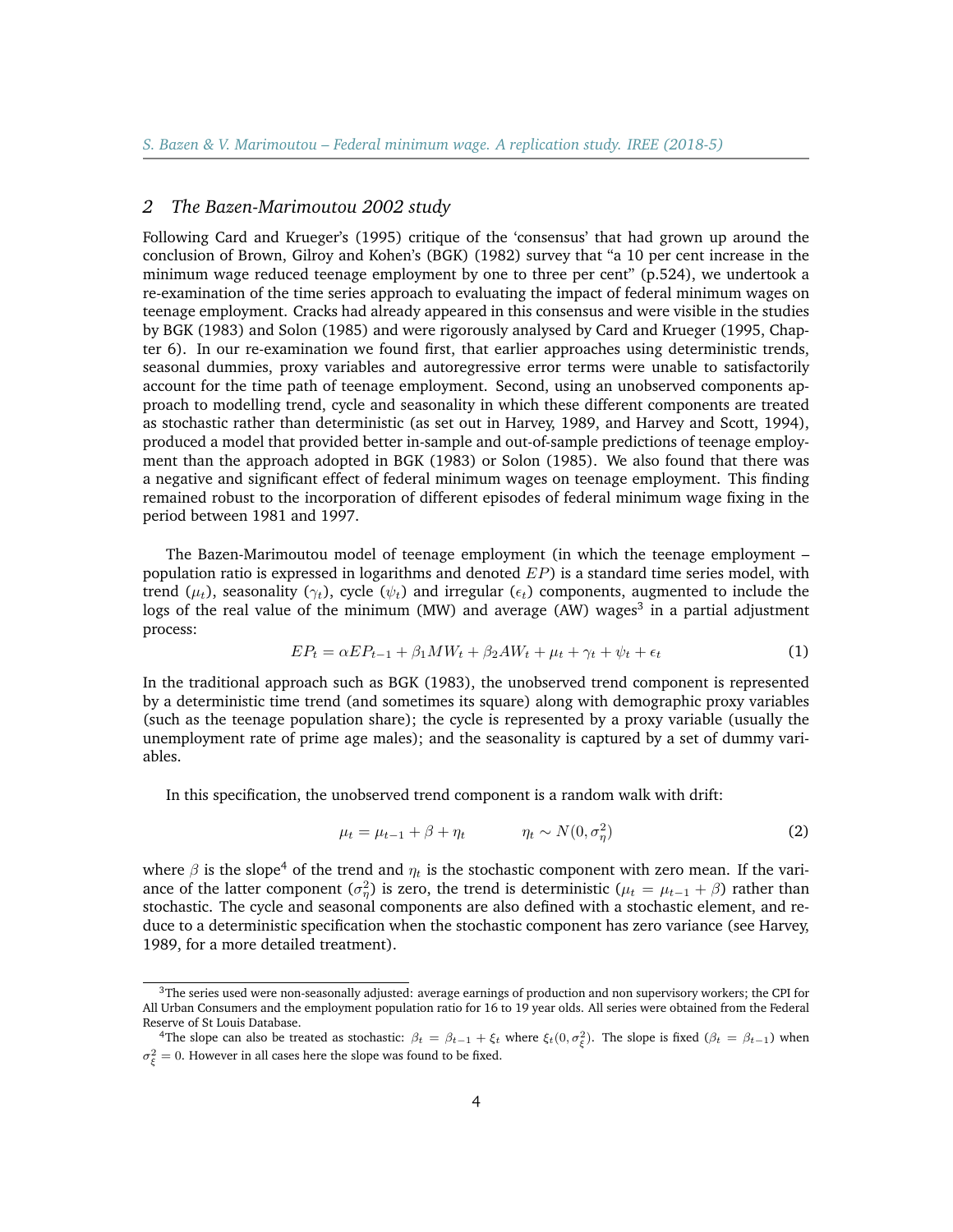In that study, we estimated the model over various sub-periods in the period 1954:1 to 1999:2 in order to compare its tracking performance with other approaches and to evaluate the robustness of the findings. Special attention was paid to different episodes of federal minimum wage hikes after 1981 which occurred in 1990–91 and 1996–97. The data set here extends the sample period to 2015 and includes the hikes implemented in the period 2007 to 2009.

## <span id="page-4-0"></span>*3 Estimates for the period 1954:1 to 2015:3*

The results for the whole data run up to the third quarter of 2015 are presented in the second column of Table [1.](#page-9-0) For purposes of comparison the model is estimated for the period 1954 to 1999 (column 1). Due to data revisions and in particular the periodic re-basing of the consumer price index, there are some minor differences in these results and those presented in Bazen and Marimoutou (2002). The trend, seasonal and cyclical components are all stochastic since the variances of the stochastic elements are non-zero. In Figure [3,](#page-12-0) the stochastic nature of these components is clearly visible. The contribution of the trend is substantial and underlies the decline in the teenage employment population ratio observed after 2000—Figure [3a.](#page-12-0) The amplitude of the cycle in teenage employment varies through the period, and becomes more pronounced from the mid 1990s [\(3b\)](#page-12-0). Finally the stochastic nature of the seasonal component is quite clear from the plot of the individual seasonals in Figure [3d](#page-12-0) (these would be parallel horizontal straight lines in the deterministic case). The seasonal variation in teenage employment is less pronounced in 1980 compared to the 1960s, and even less so by the mid 2000s [\(3c\)](#page-12-0).

Turning to the regression part of the model, the effect of the real federal minimum wage on employment is negative and significant ( $t = -3.8$ ). The estimated short run elasticity is  $-0.13$ , rising in absolute value to −0.43 in the long run. The short run elasticity is almost identical to the estimate for the period up to 1999:2. The long run elasticity is slightly larger in absolute terms than the estimate<sup>[5](#page-4-2)</sup> of  $-0.37$  obtained with the revised data over the period 1954:1 to 1999:2 (column 1). The difference in these estimated long run elasticities is due solely to the size of the autoregressive coefficient. The negative, statistically significant effect of the minimum wage on teenage employment is based on the coefficient on the minimum wage variable which is almost identical in the period up to 2015 as that for 1954–99. In the context of the model used, the earlier conclusion that federal minimum wage hikes have a negative effect on teenage employment is reinforced.

### <span id="page-4-1"></span>*4 Robustness checks*

The estimated effect of minimum wages is negative and statistically significant, and the short run elasticity appears to be highly stable (and this is supported by the predictive failure test). This stability is confirmed when we add the variables  $(EP_{t-1}, MW_t, AW_t)$  each multiplied by a dummy variable equal to one for observations after 1999(2)—Table [1,](#page-9-0) column 3. The  $t$  statistics for the coefficients are all less than one in absolute value. In order to further check the robustness of the results, the model is re-estimated for two sub-periods. The first is defined so as to *exclude* the most recent hikes in the federal minimum wage and runs from 1954:1 to 2006:4. The federal minimum was left unchanged at \$5.15 from 1997:3 and its real value had declined by some seven per cent

<span id="page-4-2"></span> $5$ The estimated short and long run elasticities were  $-0.12$  and  $-0.27$  in Bazen and Marimoutou (2002).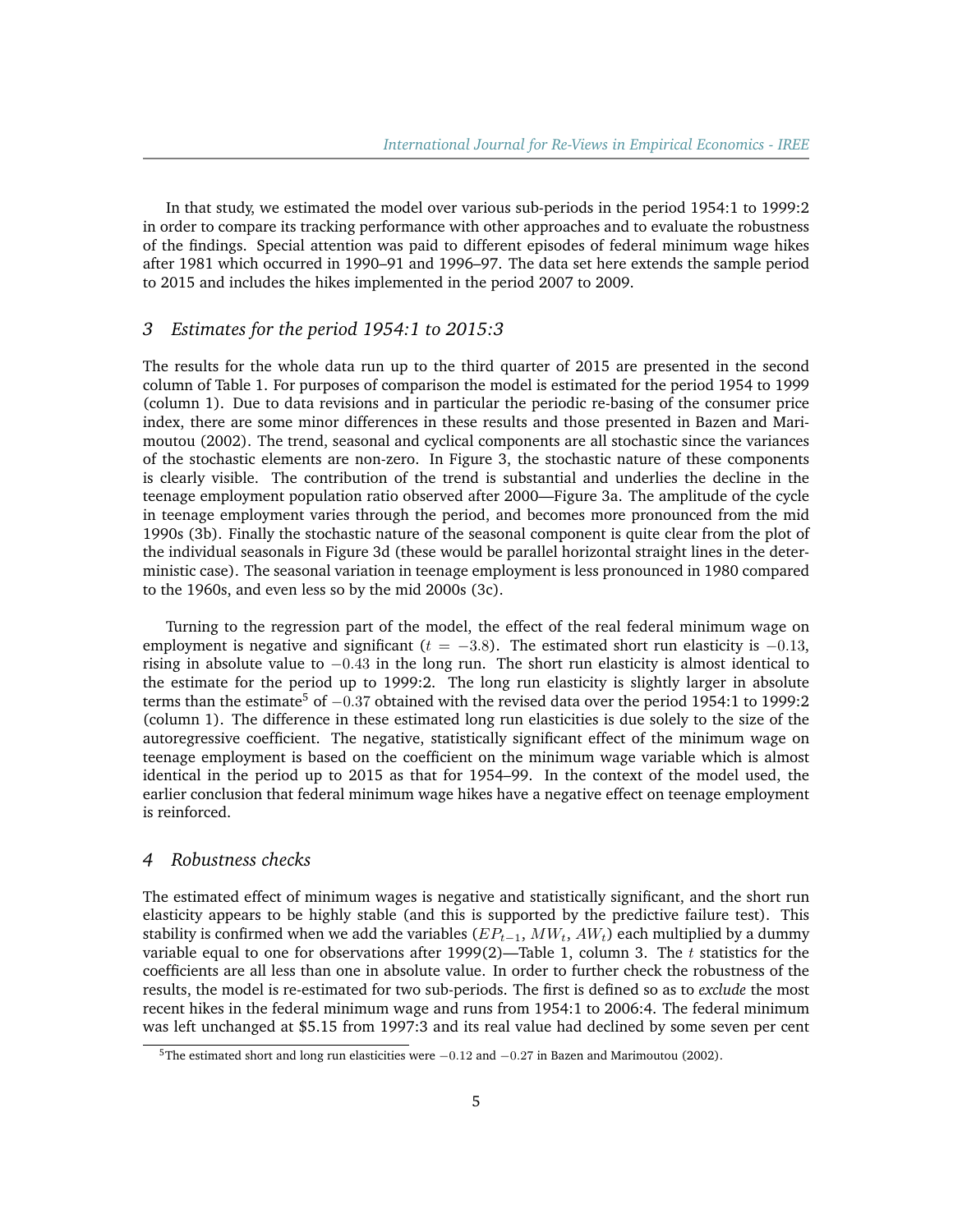before the increase implemented in July 2007. The results are presented in column (4) of Table [1.](#page-9-0) As with the full sample period, the unobserved components are all stochastic with non-zero variances for the period 1954:1 to 2006:4. The estimated short run minimum wage elasticity is −0.13 and significant ( $t = -3.62$ ), and the long run estimate  $-0.37$  (slightly smaller in absolute value than that for the full period).

We next incorporate the increases that were implemented in the period 2007 to 2009, taking the federal minimum from \$5.15 first to \$5.85 in July 2007, then to \$6.55 in July 2008 and finally to \$7.25 in July 2009, where it has remained until the time of writing (May 2018). Although the minimum wage increased by 41% in nominal terms between June 2007 and July 2009, it is probably more relevant to note that it increased by 24% between July 2007 and July 2009, representing a real increase of nearly 20% over a two year period. Given the lags involved in the effect that shocks have on teenage employment, the model is estimated up to the end of 2010 (around 18 months after the last minimum wage hike) and the estimates are presented in column (5) of Table [1.](#page-9-0) The estimated short run elasticity hardly changes ( $-0.127$ ,  $t = -3.85$ ) but the long run value is higher in absolute value (-0.47) due solely to a larger autoregressive coefficient. Finally, following a suggestion made by a referee, we estimated the model excluding the log of average real earnings from the specification due to possible endogeneity. Removing a statistically significant trending, cyclical variable from a time series model would be expected to modify the estimates to some extent—see Table [1](#page-9-0) column (6). The estimated elasticities are still negative and statistically significant, albeit slightly smaller in absolute value (0.106 and 0.257 in the short and long run, respectively).

#### <span id="page-5-0"></span>*5 Discussion*

On the basis of these time series estimates, it is difficult to deny that hikes in the federal minimum wage have a negative impact on teenage employment. The result holds over a very long data run of more than 60 years, as well as for shorter sub-periods in which the real value of the minimum wage changed by varying amounts.

The advantages of using time series data as a means of evaluating the effects of minimum wages however have been ignored or understated in much of the literature since 1990. Yet it is well-known that it is very difficult to identify the effects of federal hikes using other forms of data due to their correlation with any common time effects (see for example, and Bazen and Le Gallo, 2009).

The estimates presented here provide clear evidence that federal hikes have a negative effect on teenage employment. Taking the conclusion of the current paper as given, it is important to bear in mind that it concerns the employment of 16 to 19 year olds, a group whose employment population ratio has declined from 50% in the 1970s to less than 30% currently, and the minimum wage is not responsible for this trend decline (as is clear from Figure [3a\)](#page-12-0). Indeed the teenage employment rate from 0.46 in 2000 to 0.35 in 2006 and the minimum wage was unchanged at \$5.15 between 1997 and late 2007. The reduction in employment cannot have been due to the minimum wage. It is associated with a decrease of similar magnitude in the teenage labour force participation rate.

Unlike countries such as France and the United Kingdom, federal minimum wage hikes are rare events in the United States and their impact is reversed by the subsequent erosion of the real value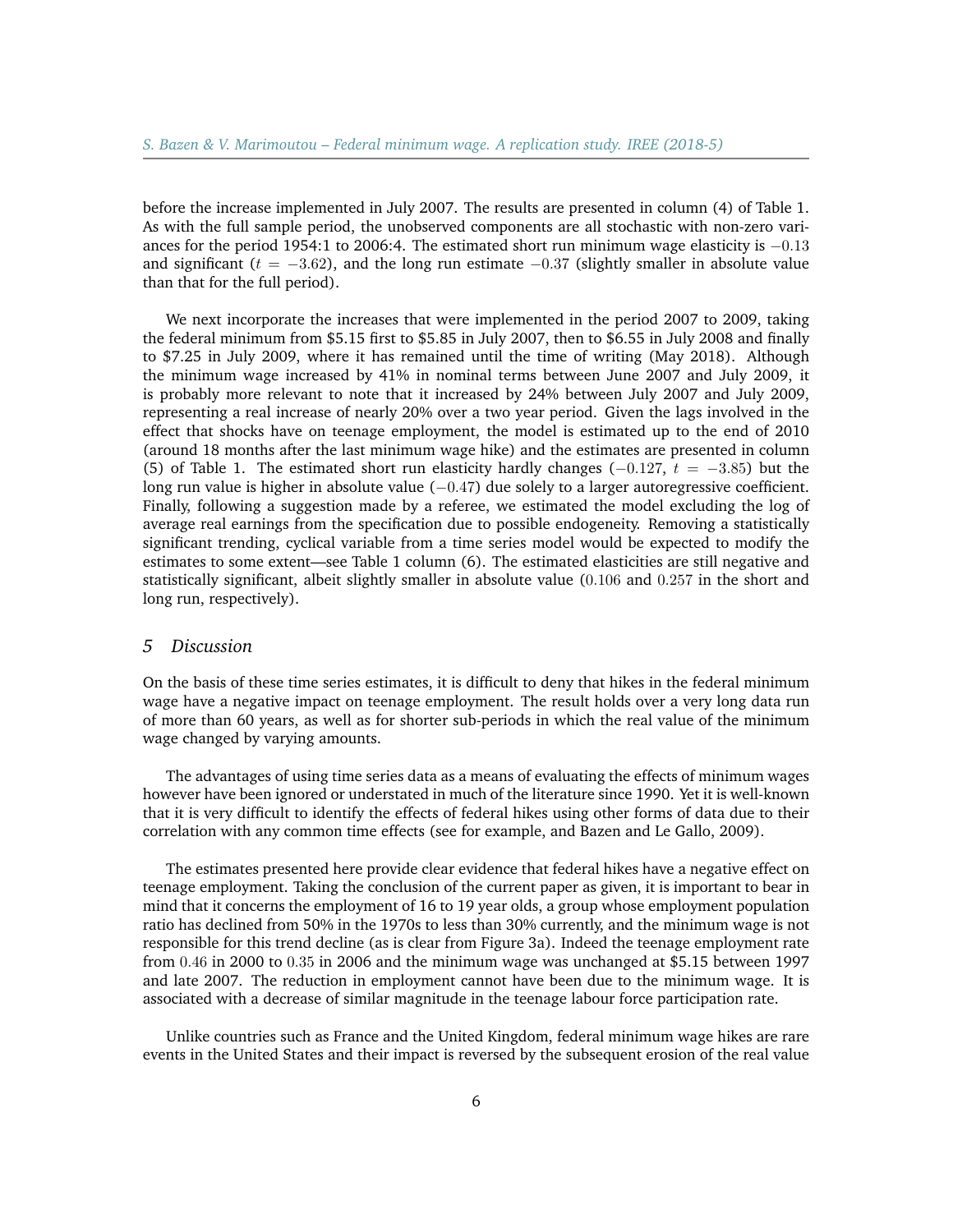of the minimum. The duration between federal hikes after the 1981 increase was 9 years; after the 1991 increase five and half years, and after the 1997 one, ten years. It has been more than eight years since the last increase in 2009. In between federal hikes, the minimum rates set in certain states become the relevant binding minimum wage. One possible reason behind the effect detected here is that in states where the only binding minimum wage is the federal rate, real labour costs for minimum wage workers are declining between hikes and are subject to substantial discrete increases when the next hike comes along. For an employer of low wage labour in a state where there is no binding state minimum, there is a strong incentive to base hiring and firing decisions on movements in the real value of the federal minimum wage due to the low frequency of federal level hikes.

## <span id="page-6-0"></span>*6 Conclusion*

This note updates and confirms the findings of our earlier study of the impact of minimum wages using time series data. The time series model used satisfactorily tracks the path of the teenage employment-population ratio over a period of more than 60 years, and yields a consistently negative and statistically significant effect of federal minimum wages on teenage employment. One conclusion is clear: federal minimum wage hikes lead to a reduction in teenage employment with a particularly stable short run elasticity of around −0.13. The estimated long run elasticity of between −0.37 and −0.47 is less stable, but is nevertheless negative and statistically significant. These estimates are not dissimilar to those in recent studies of minimum wages in other contexts and using different methods such as Beaudry, Green and Sand (2018) for cities in the United States and Bossler, Oberfichter and Schnabel (2018) for Germany.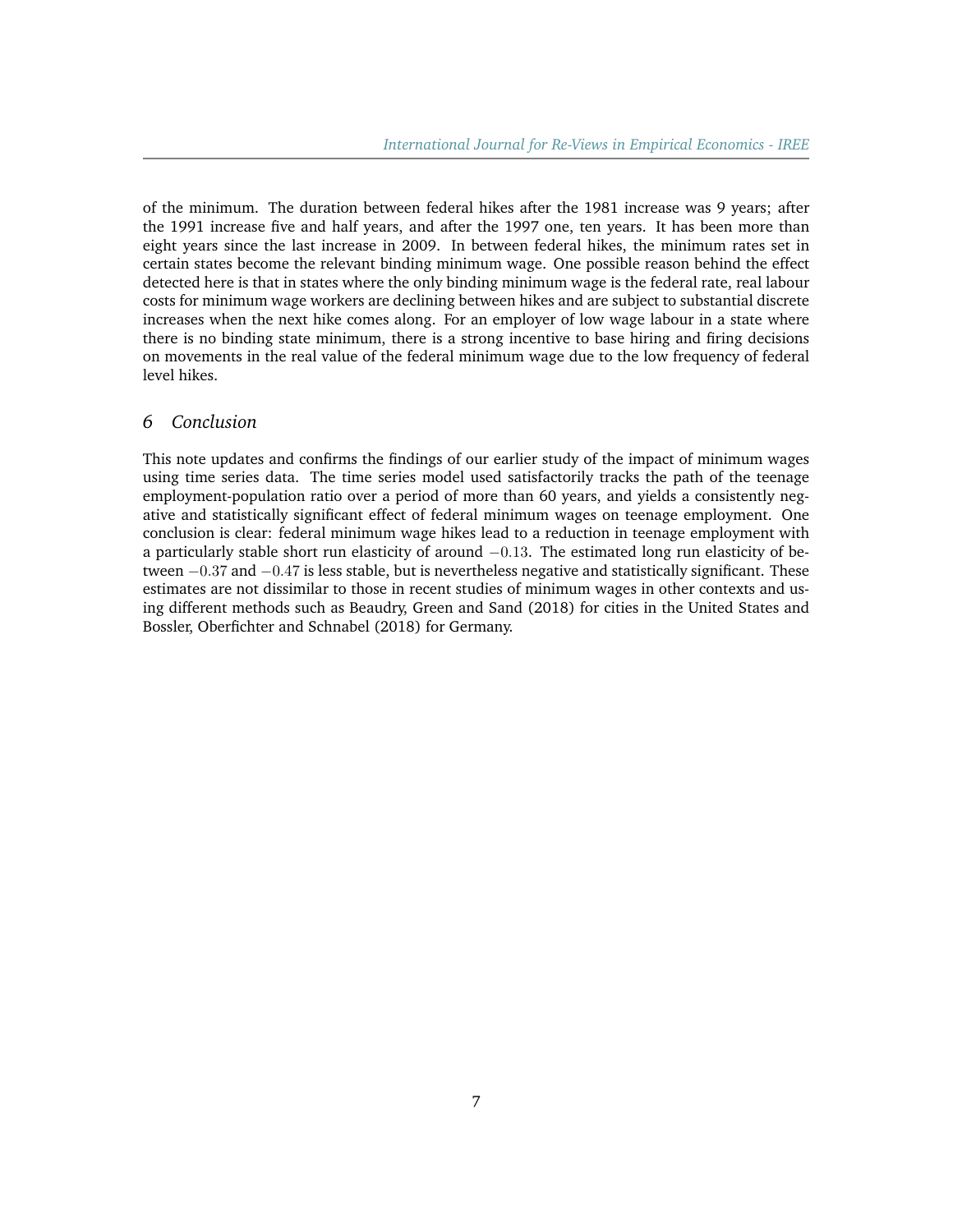## *7 References*

**Allegretto, S., A. Dube, and M. Reich (2011).** "Do minimum wages really reduce teen employment? Accounting for heterogeneity and selectivity in state panel data." *Industrial Relations* 50 (2), 205-240. DOI: [j.1468-232X.2011.00634.x](https://doi.org/10.1111/j.1468-232X.2011.00634.x).

**Bazen, S. and V. Marimoutou (2002).** "Looking for a needle in a haystack ? A re-examination of the time series relationship between teenage employment and minimum wages in the United States." *Oxford Bulletin of Economics and Statistics* 64, 699-724. DOI: [1468-0084.64.s.7](https://doi.org/10.1111/1468-0084.64.s.7).

**Bazen, S. and J. Le Gallo (2009).** "The state-federal dichotomy in the impact of minimum wages on teenage employment in the US." *Economics Letters* 105, September, 267-269. DOI: [j.econlet.2009.08.017](http://dx.doi.org/10.1016/j.econlet.2009.08.017).

**Beaudry, P., D. Green and B. Sand (2018).** "In search of labor demand." *American Economic Review* 108 (9), September, 2714-2757. DOI: [aer.20141374](http:// doi.or/10.1257/aer.20141374).

**Belman, D., P. Wolfson, and K. Nawakitphaitoon (2015).** "Who is affected by the minimum wage?" *Industrial Relations* 54 (4), 582-621. DOI: [irel.12107](https://doi.org/10.1111/irel.12107).

**Bossler, M., M. Oberfichter, and C. Schnabel (2018).** "Employment adjustments following rises and reductions in minimum wages: new insights from a survey experiment." *IZA Discussion Paper* No 11747, August.

**Brown, C., C. Gilroy and A. Kohen (1982).** "The effect of the minimum wage on employment and unemployment." *Journal of Economic Literature* 20, 487-528.

**Brown, C., C. Gilroy and A. Kohen (1983).** "Time series evidence on the effect of the minimum wage on teenage employment and unemployment." *Journal of Human Resources* Winter, 18, 3-31. DOI: [10.2307/145654](https://doi.org/10.2307/145654).

**Card, D. (1992).** "Using regional variation in wages to measure the effects of the federal minimum wage." *Industrial and Labor Relations Review* 46, 22-37. DOI: [001979399204600103](https://doi.org/10.1177/001979399204600103).

**Card, D. and A. Krueger (1995).** *Myth and measurement: the new economics of the minimum wage.* Princeton University Press, Princeton, NJ.

**A. Harvey (1989).** *Forecasting, structural time series models and the Kalman filter.* Cambridge University Press, Cambridge.

**Harvey, A. and A. Scott (1994).** "Seasonality in dynamic regression models." *Economic Journal* 104, 1324-1345. DOI: [10.2307/2235451](http://dx.doi.org/10.2307/2235451).

**Koopman, S.J., A. Harvey, J. Doornik, and N. Shephard (2010).** "STAMP Version 8.3." Timberlake Consultants, London.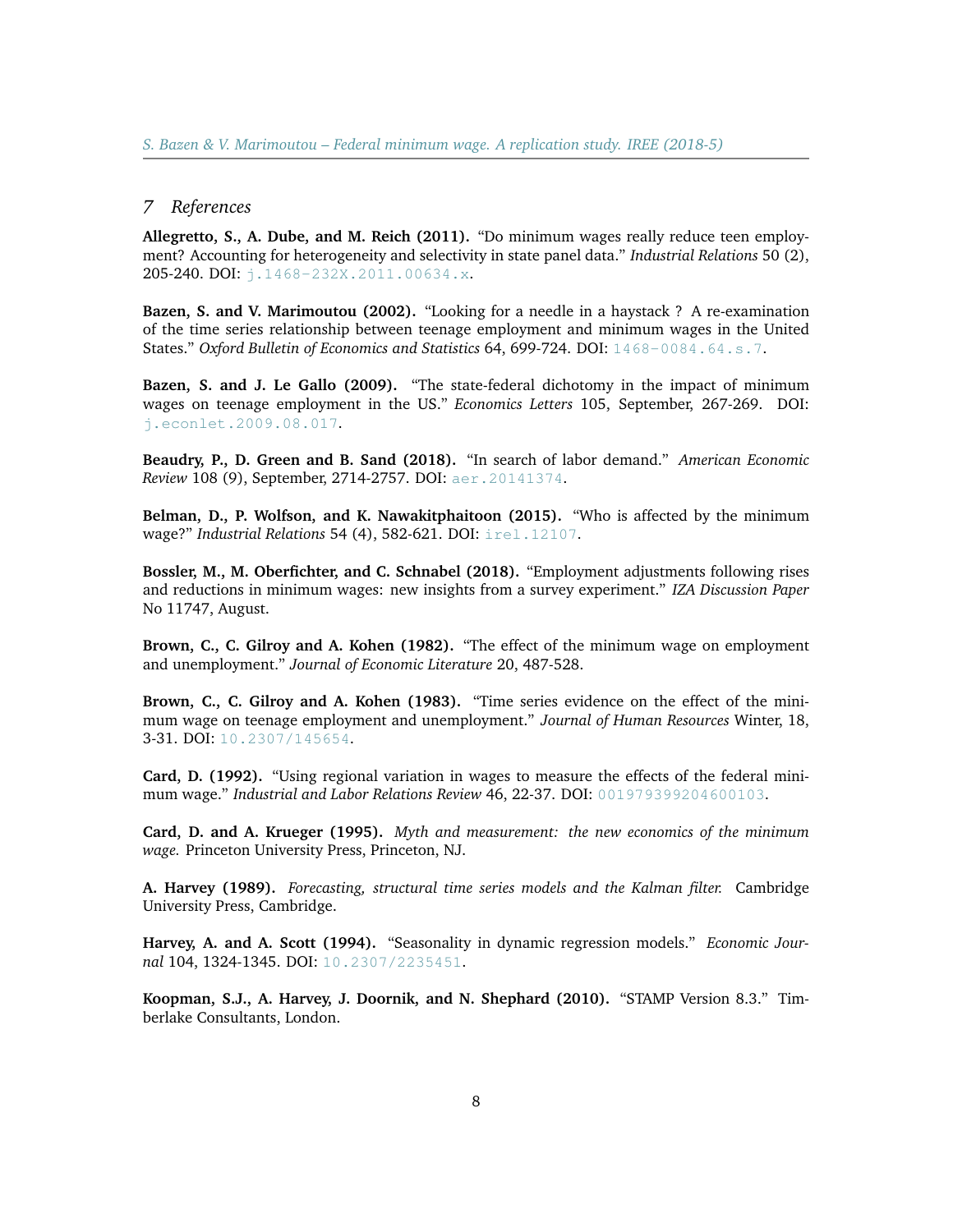**Neumark, D., I. Salas and W. Wascher (2014).** "Re-visiting the minimum wage-employment debate: Throwing the baby out with the bathwater?" *Industrial and Labor Relations Review* 67 (2), 608-648. DOI: [10.1177/00197939140670S307](https://doi.org/10.1177/00197939140670S307).

**Neumark, D. and W. Wascher (1992).** "Employment effects of minimum wages and subminimum wages: panel data on state minimum wage laws." *Industrial and Labor Relations Review* 46, 55-81. DOI: [10.1177/001979399404700309](https://doi.org/10.1177/001979399404700309).

**Solon, G. (1985).** "The minimum wage and teenage employment: the role of serial correlation and seasonality." *Journal of Human Resources* 20, 292-297. DOI: [10.2307/146014](https://doi.org/10.2307/146014).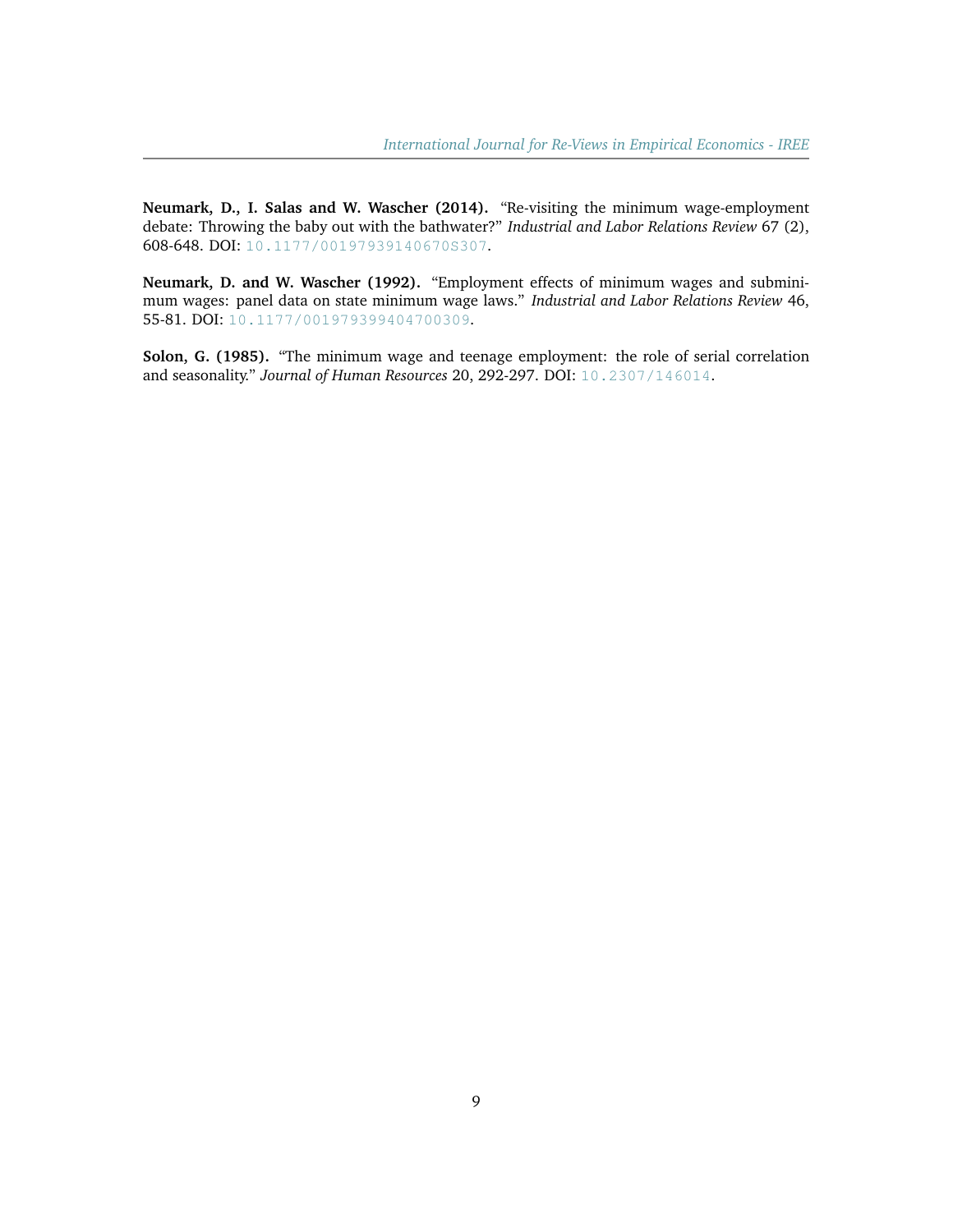<span id="page-9-0"></span>

|                                           | (1)                 | (2)                 | (3)                       | (4)                 | (5)                 | (6)                 |  |  |  |  |
|-------------------------------------------|---------------------|---------------------|---------------------------|---------------------|---------------------|---------------------|--|--|--|--|
| Dependent variable:<br>$EP_t$             | $1954:1-$<br>1999:2 | 1954:1-<br>2015:3   | $1954:1-$<br>2015:3       | $1954:1-$<br>2006:4 | $1954:1-$<br>2010:4 | $1954:1-$<br>2015:3 |  |  |  |  |
| $EP_{t-1}$                                | 0.664<br>(0.051)    | 0.704<br>(0.043)    | 0.675<br>(0.049)          | 0.665<br>(0.049)    | 0.731<br>(0.043)    | 0.587<br>(0.051)    |  |  |  |  |
| $MW_t$                                    | $-0.124$<br>(0.033) | $-0.127$<br>(0.033) | $-0.129$<br>(0.037)       | $-0.123$<br>(0.034) | $-0.127$<br>(0.033) | $-0.104$<br>(0.033) |  |  |  |  |
| $AW_t$                                    | 0.669<br>(0.129)    | 0.479<br>(0.123)    | 0.474<br>(0.129)          | 0.571<br>(0.130)    | 0.513<br>(0.125)    |                     |  |  |  |  |
| $EP_{t-1} \times D_{POST99}$              |                     |                     | 0.055<br>(0.078)<br>0.041 |                     |                     |                     |  |  |  |  |
| $MW_t \times D_{POST99}$                  |                     |                     | (0.109)                   |                     |                     |                     |  |  |  |  |
| $AM_t \times D_{POST99}$                  |                     |                     | 0.025<br>(0.167)          |                     |                     |                     |  |  |  |  |
| Estimated hyper-parameters                |                     |                     |                           |                     |                     |                     |  |  |  |  |
| Trend                                     | 0.00006             | 0.000059            | 0.000059                  | 0.000007            | 0.000063            | 0.00013             |  |  |  |  |
| Cycle                                     | 0.0000001           | 0.0000085           | 0.000010                  | 0.000009            | 0.0000066           | 0.00000001          |  |  |  |  |
| Seasonal                                  | 0.00001             | 0.0000099           | 0.0000095                 | 0.00001             | 0.000011            | 0.000009            |  |  |  |  |
| Prediction error<br>variance              | 0.00043             | 0.00048             | 0.00047                   | 0.00043             | 0.00048             | 0.00049             |  |  |  |  |
| Diagnostic tests                          |                     |                     |                           |                     |                     |                     |  |  |  |  |
| Autocorrelation                           | 14.01               | 14.7                | 13.8                      | 15.52               | 16.85               | 13.15(14)           |  |  |  |  |
| up to $20^{\text{th}}$ order $(d)^a$      | (12)                | (14)                | (14)                      | (13)                | (13)                |                     |  |  |  |  |
| Heteroscedasticity $(df)^b$               | 0.409               | 0.817               | 0.807                     | 0.55                | 0.76                | 0.705               |  |  |  |  |
|                                           | (58)                | (79)                | (78)                      | (68)                | (73)                | (80)                |  |  |  |  |
| Normality <sup>c</sup>                    | 0.531               | 1.825               | 2.004                     | 0.822               | 0.76                | 1.67                |  |  |  |  |
| Prediction test <sup><math>d</math></sup> | 69.5                |                     |                           | 46.2                | 16.54               |                     |  |  |  |  |
| (quarters, $p$ -value)<br>Number          | (65, 0.32)          |                     |                           | (35, 0.098)         | (19, 0.12)          |                     |  |  |  |  |
| of observations                           | 182                 | 247                 | 247                       | 212                 | 228                 | 247                 |  |  |  |  |

| Table 1: Teenage employment population ratio regressions 1954:1 to 2015:3 |  |  |  |
|---------------------------------------------------------------------------|--|--|--|
|                                                                           |  |  |  |
|                                                                           |  |  |  |
|                                                                           |  |  |  |

<sup>a</sup>Box-Ljung Q statistic distributed as  $\chi^2_d$ .

 $<sup>b</sup>$ Distributed as F(df,df).</sup>

<sup>*c*</sup>Bowman-Shenton test distributed as  $\chi^2$ .<br><sup>*d*</sup>Predictive failure test for *q* quarters distributed as  $\chi^2$ .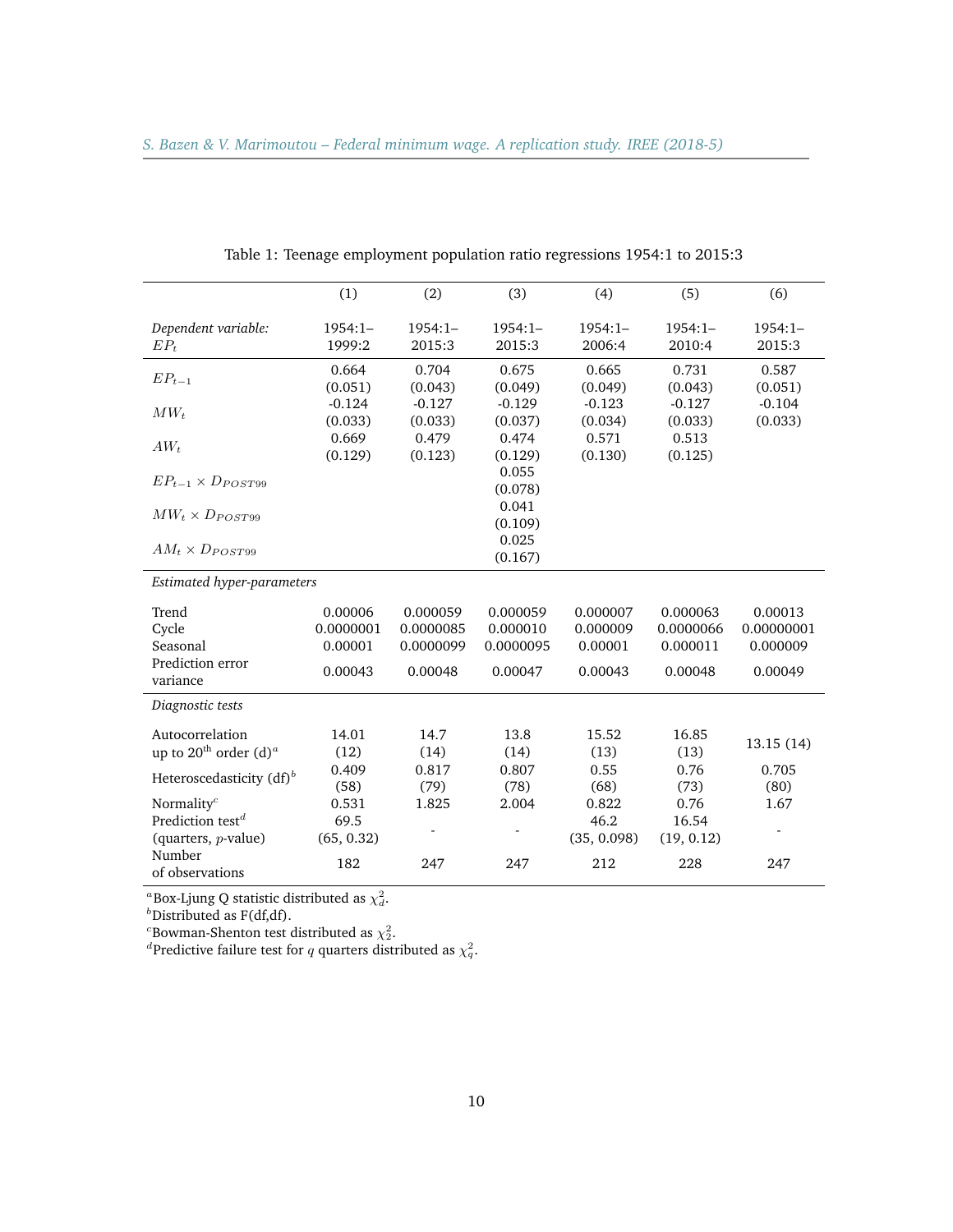<span id="page-10-0"></span>

Figure 1: Teenage employment population ratio 1954:1 to 2015:3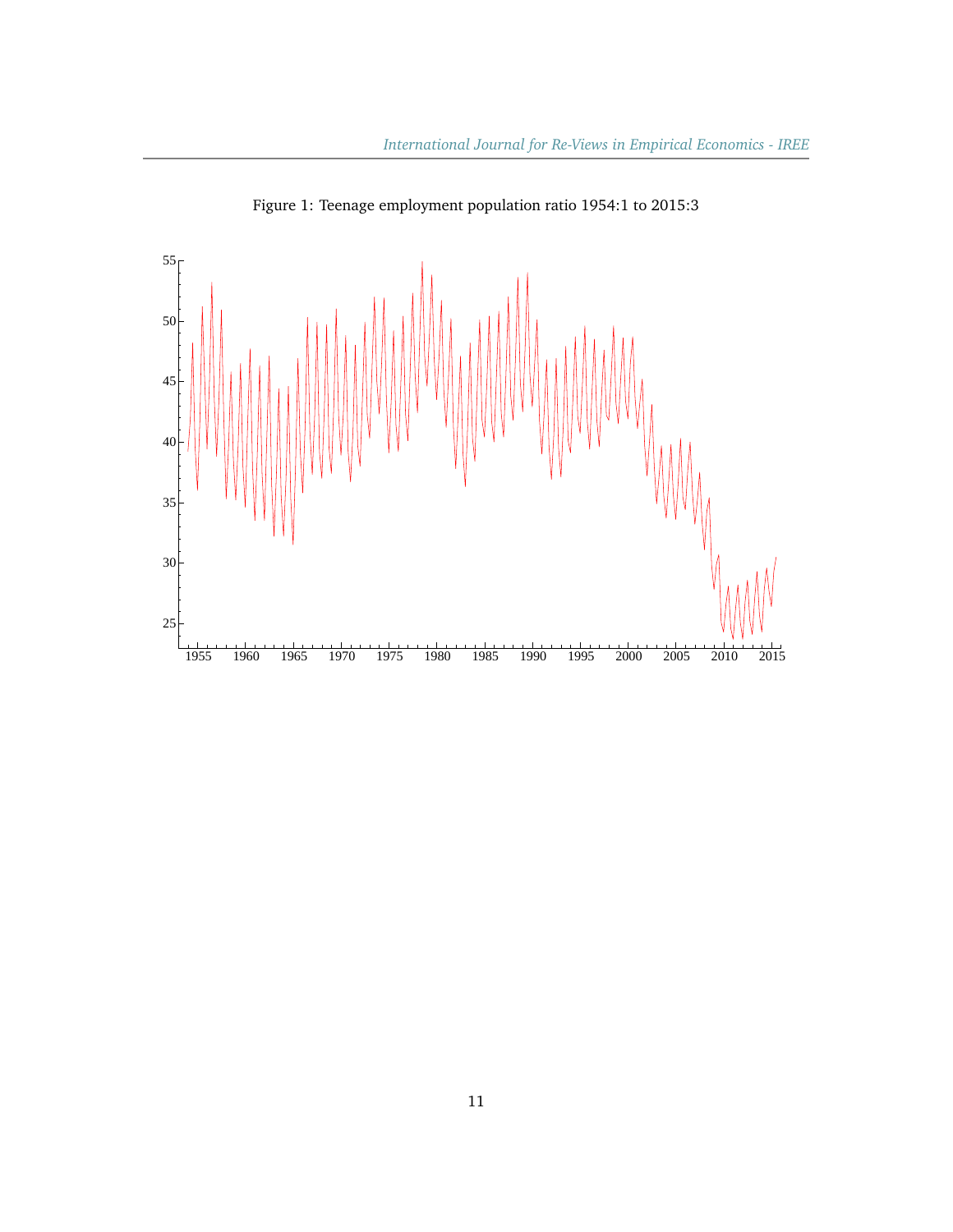<span id="page-11-0"></span>

Figure 2: Minimun wage and real average earnings 1954–2015